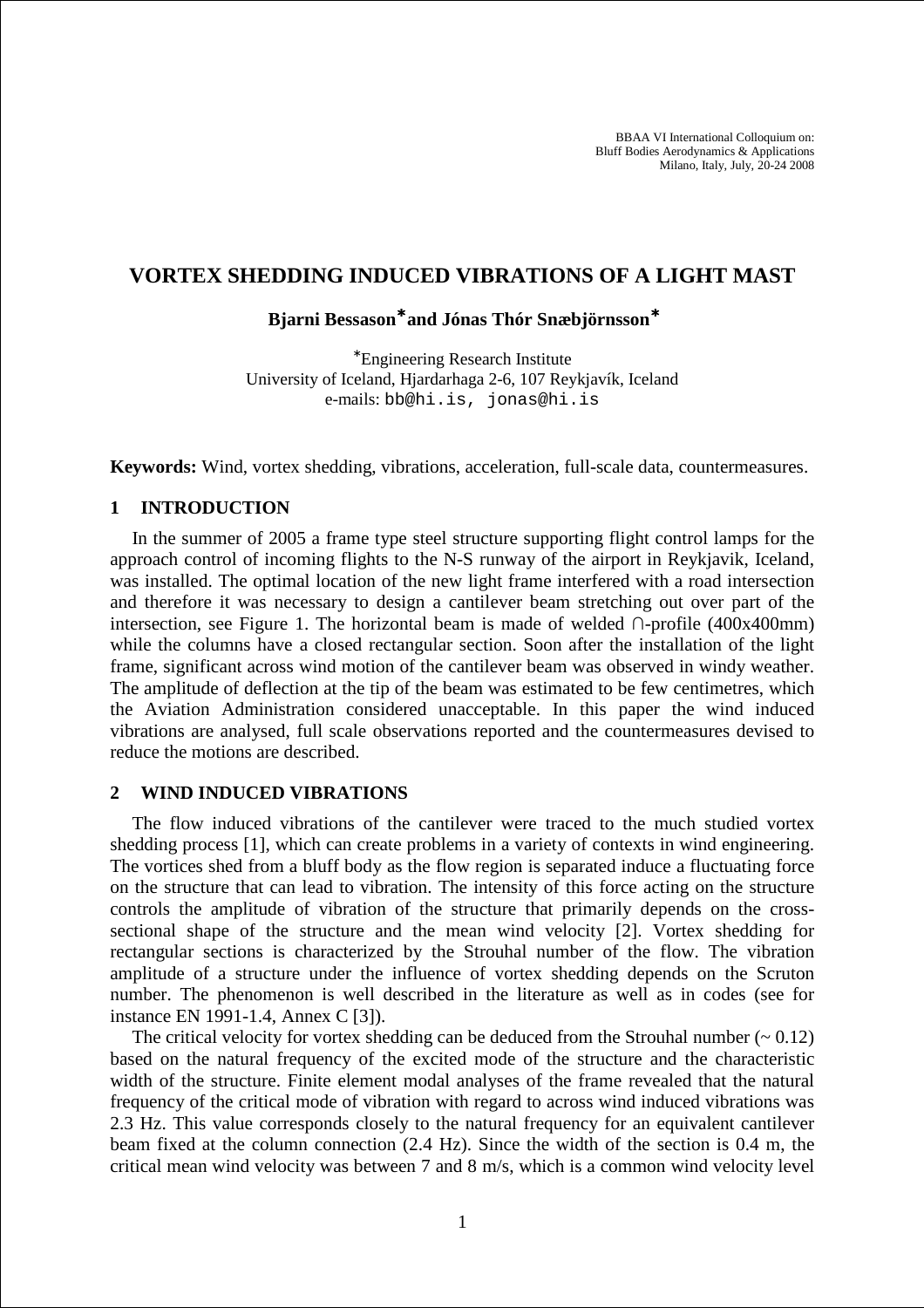in Reykjavik. Open non circular cross sections such as U sections are also prone to galloping oscillations [3], but the onset wind velocity is higher or about 11 m/s for the case at hand.



Figure 1: The frame with the cantilever beam stretching out over the inter-section to the left. The bubbles on the top of the beam are the flight control lamps. The critical mode of vibration is also shown.

# **3 FULL SCALE RECORDINGS OF RESPONSE AND WIND DATA**

The frame was instrumented with a uni-axial vertical accelerometer located at the tip of the beam. The wind velocity and wind direction were monitored above the supporting column. The purpose was to confirm the source of the problem and to be able to compare vibrations before and after installation of countermeasures to judge their effectiveness.

Figure 2 shows the peak deflection at the end of the beam as a function of the 10 minute mean wind speed for all the recorded data. The displacements are evaluated from the acceleration recordings. This data clearly reveals the relation of the response to the wind velocity. As the wind velocity reaches 7 m/s, strong across wind vibrations of the beam are induced. This is in agreement with the vortex shedding behaviour discussed in Section 2. The maximum displacement during the 12 hours of recordings shown in Figure 2 was 6.4 cm, which corresponds to a peak-to-peak motion of almost 13 cm.



Figure 2: Peak deflection as a function of mean wind velocity.

An example of the recorded acceleration response is given in Figure 3. Looking at the recorded vibration signals on a smaller time scale revealed a motion dominated by a single harmonic vibration. System identification of the recordings gave a response frequency of 2.3 Hz and a critical damping ratio of about 1% for the relevant mode of vibration. The frequency corresponds quite well to the results of the modal analysis.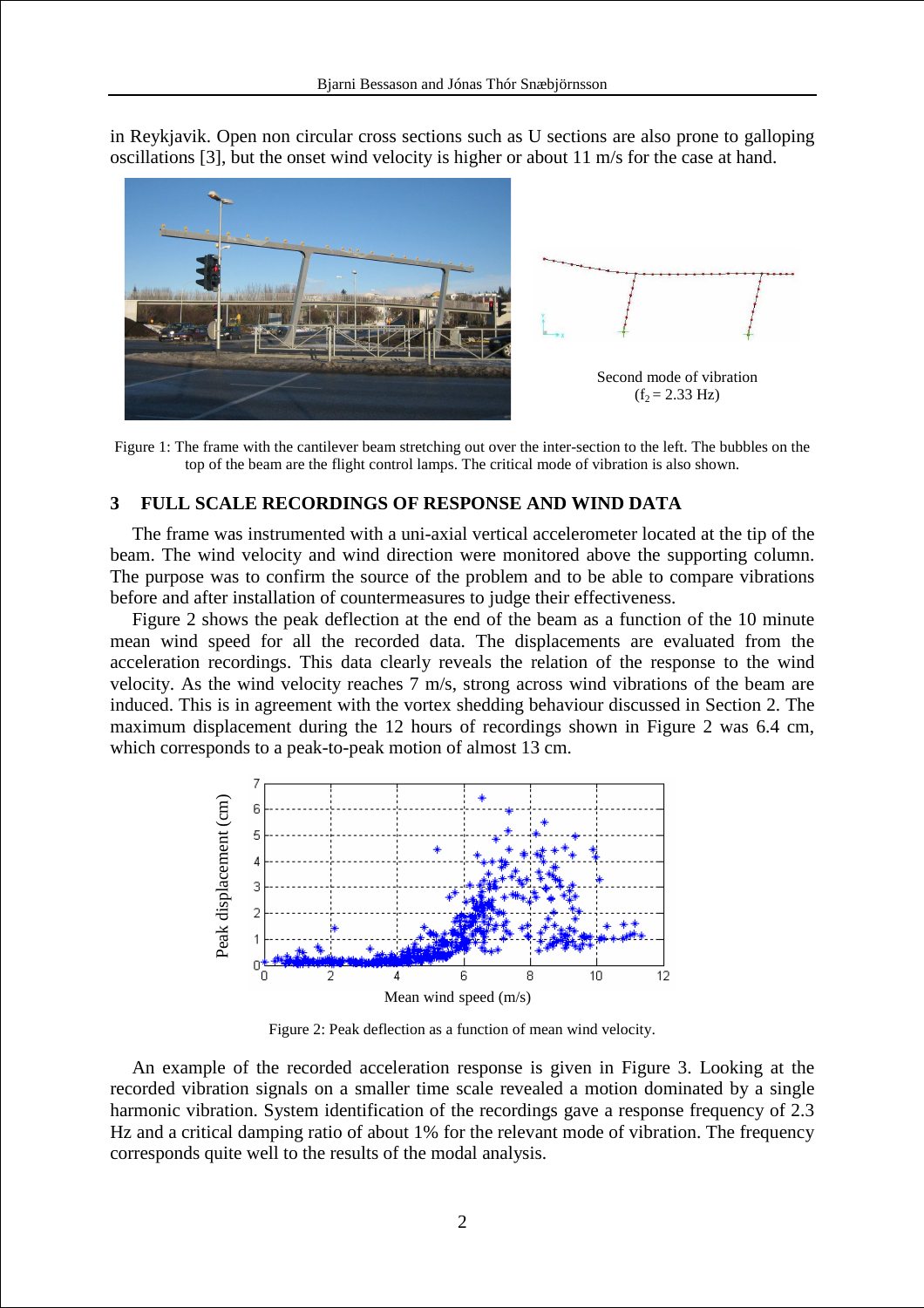Knowing the critical damping ratio and the equivalent mass per unit length of the beam for the mode of vibration makes it possible to evaluate the Scruton number and estimate the maximum tip displacement of the beam due to vortex induced effects by using the formulation given in [3]. The result corresponded well to the measured value of roughly 6 cm.



Figure 3: Acceleration data over a period of 3 hours and a 10 s long segment enlarged from the upper graph. Time (s)



Figure 4: The original U-profile of the horizontal beam in the light mast, and the new cylindrical wind flaps for reducing vortex excitation.

## **4 AERODYNAMIC COUNTERMEASURES**

Several measures to reduce the effects of vortex shedding have been suggested in the literature (see for instance [4] and [5]) and many have been successfully applied. In evaluating the possible solutions, issues like cost and change of the appearance of the structure were of concern, in addition to the expected efficiency of the method chosen. Eventually it was decided to install cylindrical wind flaps on the top and bottom of the cantilever beam. This rounds of the cross section and may introduce a positive Reynolds number effect. In addition a 25 mm air gap was intentionally designed between the original beam and the cylinders in order to allow the wind to bleed through the section and thereby counteract the formation of vortices. This implementation does not require redesign of the original cross-section and provides an opportunity to try another solution if the vibration amplitude is insufficiently reduced.